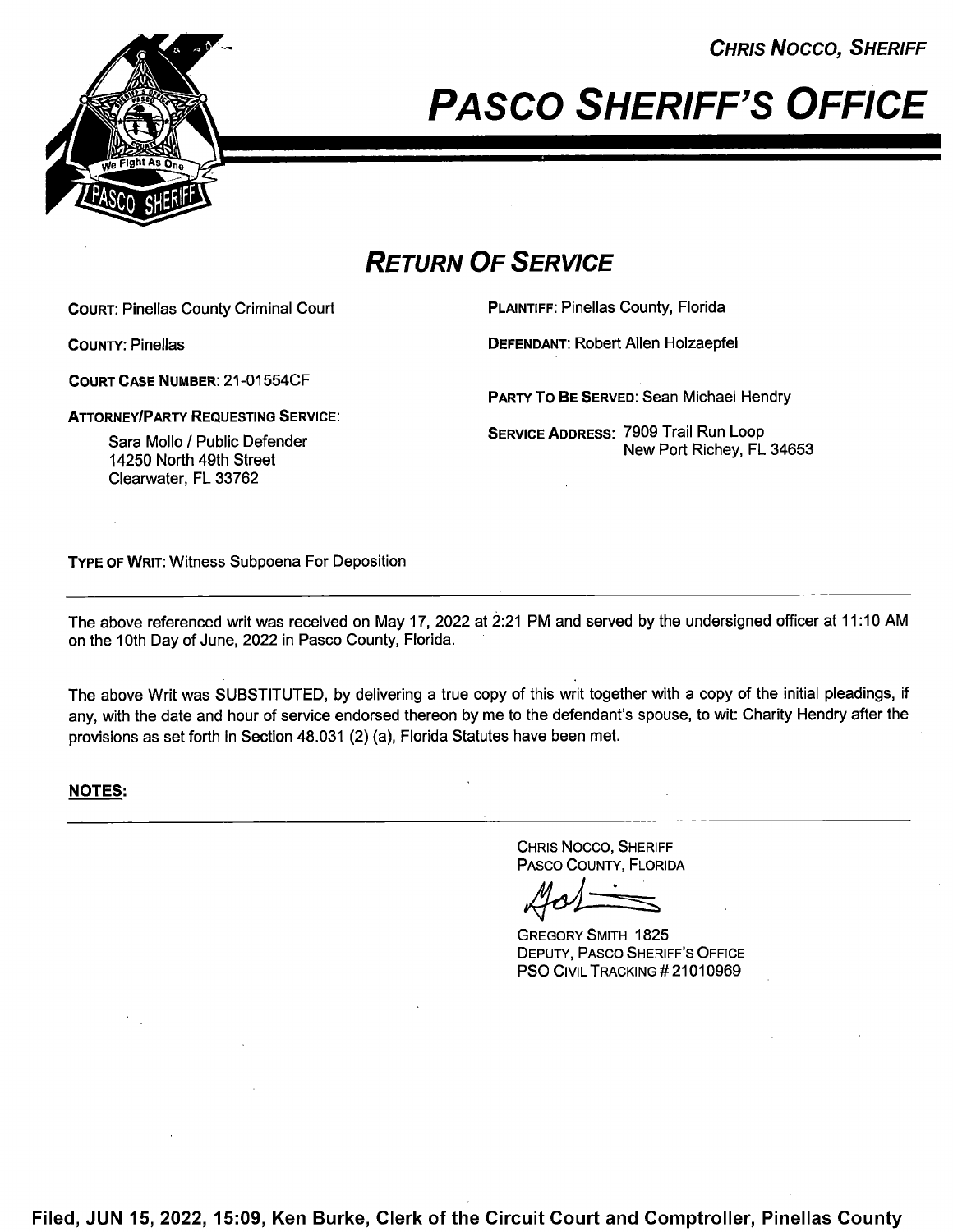PD/A/OC IN THE CIRCUIT COURT FOR PINELLAS COUNTY, FLORIDA CRIMINAL DIVISION

## . HAND SERVE

CRIMINAL DIVISION: SECTION <sup>1</sup>

| <b>STATE OF FLORIDA</b><br>- VS          |         | PERSON ID: CASE NUMBER | LAB NO $\cdot$           | OFFENSE NO |
|------------------------------------------|---------|------------------------|--------------------------|------------|
| <b>ROBERT ALLEN</b><br><b>HOLZAEPFEL</b> | 2811250 | 21-01554-CF            | 21-001302, M21-<br>00497 | 21044868   |

PINELLAS COUNTY SHERIFF CITATION: AE3BVVE

 $21 - 10969$ 

## WITNESS SUBPOENA FOR DEPOSITION \*\*\*PLEASE BRING THIS SUBPOENA WITH YOU\*\*\*

TO ALL AND SINGULAR SHERIFFS OF THE STATE OF FLORIDA, YOU ARE HEREBY COMMANDED TO SUBPOENA:

SEAN MICHAEL HENDRY 7909 TRAIL RUN LP<br>NEW PORT RICHEY, FL 34653

PERSONALLY TO BE AND APPEAR AT A DEPOSITION IN THE ABOVE-STYLED CAUSE AT VICTIM WITNESS, ROOM #1100, COUNTY JUSTICE CENTER, 14250 49TH STREET NORTH, CLEARWATER FLORIDA ON MONDAY, 6/20/2022 AT 0130 PM TO GIVE SWORN TESTIMONY IN THE ABOVE CAUSE. YOU HAVE BEEN SUBPOENAED BY THE ATTORNEY FOR THE DEFENDANT AND IF YOU FAIL TO APPEAR, YOU MAY BE IN CONTEMPT OF COURT.

DATED ON MAY 11, <sup>2022</sup>

Jua Mello

SARA MOLLO PUBLIC DEFENDER, SIXTH JUDICIAL CIRCUIT Florida Bar No. <sup>81</sup> <sup>159</sup> By DE 72\$ County Justice Center<br>
14250 49th St. North<br>
Cloenwtor El 33762 (727) 464 6516 14250 49th St. North Clearwater, FL 33762 (727) 464-6516

| H JUDICIAL CIRCUIT | By | <b>SEAL</b><br>A TRUE COPY<br>Bob Gualtieri, Sheriff<br>Pinellas County Florida | <b>SO22 HAY</b> | ت<br>حر<br>808<br>(A | $\sim$ 100 |
|--------------------|----|---------------------------------------------------------------------------------|-----------------|----------------------|------------|
| 64-6516            |    |                                                                                 | N               | پېد.                 |            |

 $\sim 10^{11}$ 

See reverse for disability accommodation information.-

MARGARET RUSSELL (727) 464-6516 ASSISTANT PUBLIC DEFENDER CTPD33/V02 072010

Filed, JUN 15, 2022, 15:09, Ken Burke, Clerk of the Circuit Court and Comptroller, Pinellas County